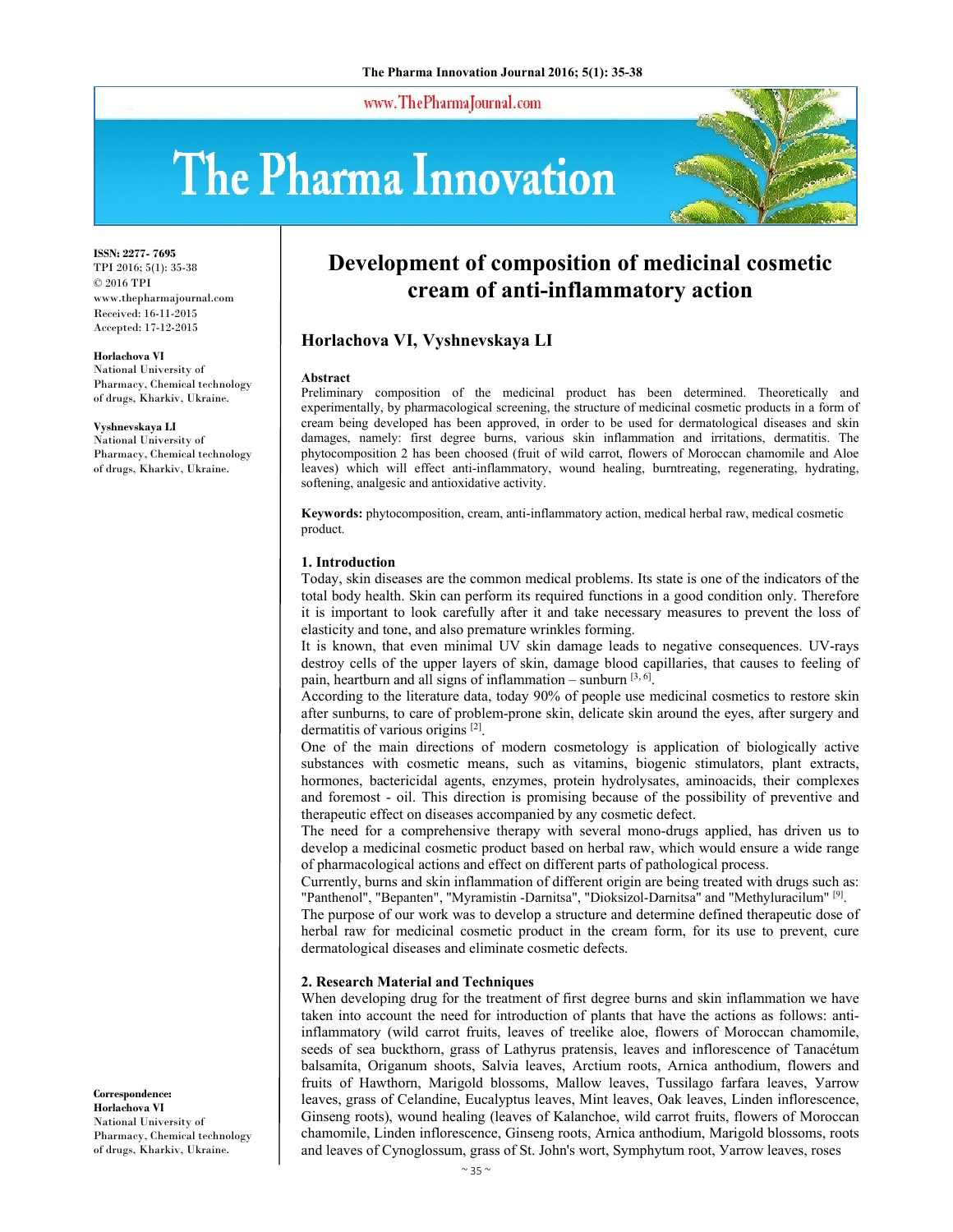flowers), burntreating (seeds of sea buckthorn, wild carrot fruits, aloe leaves, leaves and fruits of plantain, grass of St. John's wort, leaves of yarrow), regenerating (Symphytum root, flowers of Moroccan chamomile, Marigold blossoms, wild carrot fruits, leaves of Aloe, Yarrow leaves, Avocado fruits, Anis fruits, Coconut palm fruits), antiseptic (Eucalyptus leaves, Marigold blossoms, Salvia leaves, flowers of Moroccan chamomile, wild carrot fruits, Origanum shoots, top of St. John's wort, flowers of Blue Chamomile), analgesic (Eucalyptus leaves, Mint leaves, wild carrot fruits, fruits and blossom of Crataegus, flowers of Moroccan chamomile, Origanum shoots, Symphytum root, birch buds, Melissa leaves), antioxidative (Marigold blossoms, wild carrot fruits, grass of St. John's wort, Salvia leaves), softening (flowers of Moroccan chamomile, birch buds, Tussilago farfara leaves), dermicidal (Aloe leaves, fruits of Cydonia, Marigold blossoms, Acacia leaves, Anis fruits, Sambucus roots, Salvia leaves), bacteriostatic (Aloe leaves, Salvia leaves, grass of St. John's wort, Achillea leaves, fruits of Allium and Garlic, wild carrot fruits, Mint leaves, leaves and fruits of Plantain), protective (Aloe leaves, Coconut palm fruits, wild carrot fruits, Rosmarinus leaves), hydrating (Aloe leaves, Coconut palm fruits, birch buds, Marigold blossoms, Rosmarinus leaves), cleaning (flowers of Moroccan chamomile, flowers of Blue Chamomile, Mint leaves, Salvia leaves, Marigold blossoms, grass of St. John's wort, flowers and fruits of Hawthorn), antioedemateous (flowers of Moroccan chamomile, fruits of Allium, leaves of Plantain, Oak cork, Mint leaves)  $[1, 4, 7, 8, 12]$ .

We also added herbal components with duplicate actions to the composition, because complication of the complex of biologically active substances causes to potentiation of pharmacological effects due to the fact that components of ssimilar activity have different points of influence and increase reliability of therapeutic effect expected, as well as multivalency of action.

The composition of the preparation being developed includes plants, which medicinal properties have long been used in traditional and non-traditional medicine.

# **3. Research Findings and Discussion**

Further, it was needed to determine quantitative value of each species of medicinal plants.

The correlation of  $(\% )$  components in phytocompositions has been justified theoretically considering the contribution of each component in the final therapeutic effect and experimentally by evaluation of herbal omponents activity.

To select promising phytocomposition for the treatment of various dermatological diseases, burns, skin inflammation and wounds, it has been reasonable to conduct screening research based on a model of Carrageenan-Induced Paw Edema of rats, comparing of anti-inflammatory actions of four different compositions on a model of thermal burn and experimental erythema [4, 5, 11].

Structure of developed phytocompositions are shown in the Table 1.

| № of composition | <b>Structure</b>              | Quantitative content, g |
|------------------|-------------------------------|-------------------------|
|                  | Wild carrot fruits            | 50                      |
|                  | Flowers of Moroccan chamomile | 25                      |
|                  | Rosmarinus leaves             | 25                      |
|                  | Wild carrot fruits            | 50                      |
| Н                | Flowers of Moroccan chamomile | 25                      |
|                  | Aloe leaves                   | 25                      |
| Ш                | Wild carrot fruits            | 50                      |
|                  | Acacia leaves                 | 25                      |
|                  | Aloe leaves                   | 25                      |
|                  | Flowers of Moroccan chamomile | 40                      |
| IV               | Aloe leaves                   | 30                      |
|                  | Achillea leaves               | 30                      |

| Table 1: Structure of phytocompositions developed |  |  |
|---------------------------------------------------|--|--|
|---------------------------------------------------|--|--|

The next stage of our research was to select the medical herbal raw to be further introduced to the composition of medicinal cosmetic product with integrated anti-inflammatory activity. Three types of herbal raw material have been selected with a strong anti-inflammatory activity and wide range of activity as stated in the literature. The results are shown in the Table 2.

**Тable 2:** Medical herbal raw, selected for design of medical cosmetic product with a wide range of activity

| Medical herbal raw                                                           | <b>Basic biologically active substances</b>                                                                                                 |  |  |
|------------------------------------------------------------------------------|---------------------------------------------------------------------------------------------------------------------------------------------|--|--|
| Fructus Daucus carotae -<br>Wild carrot fruits                               | Organic acids (formylic, ethanoic, butyric);                                                                                                |  |  |
|                                                                              | etheric oil (its composition includes $\alpha$ -pinen, myrcene, limonen, camphene, $\pi$ -cymene, geraniol, geranyl                         |  |  |
|                                                                              | acetate, citronellol, thymol, β- pinen etc.); Coumarine (Umbelliferone, Selenanes, Eskuletin, Scopoletin,                                   |  |  |
|                                                                              | Peucedanine osthole); Steroids; flavonoids (5-hydroxyflavon, luteolin, quercetine, chrysin, apigenin,                                       |  |  |
|                                                                              | kaempferol, quercitrine); fatty oil (its composition includes palmic, petroselinic, oleinic, linoleic and other                             |  |  |
|                                                                              | acids).                                                                                                                                     |  |  |
| Flores Ormenis multicaulis $-$<br>Flowers of Moroccan<br>chamomile<br>(Blue) | Ether oil of Blue chamomile. Its composition includes: monoterpens ( $\alpha$ -terpinene, limonene, $\beta$ -ocimene);                      |  |  |
|                                                                              | sesquiterpens (chamazulene, bisabolene, farnesene, trans-α-farnesene, δ-cadinene, α-copaen, caryophyllene, γ-                               |  |  |
|                                                                              | muurolen, $\alpha$ - muurolen; esquiterpenoles: $\alpha$ -bisabolol, farnesol); oxides (1, 8-cineol, $\alpha$ -bisabolol oxid A, $\alpha$ - |  |  |
|                                                                              | bisabolol oxide, epoxybisabolol, bisabonon oxide A); coumarines (herniarine, umbelliferone; ethers:                                         |  |  |
|                                                                              | dicycloether).                                                                                                                              |  |  |
| Folias Aloeae Arborescens –<br>leaves of treelike Aloe                       | Carbohydrates: monosaccharides (glucose, magnesium); polysaccharides (acemanna). Anthraquinone, aleolytic                                   |  |  |
|                                                                              | acid, cinnamylic acid, phenylacrylic acid, chrysophanic acid, aloemodin, aloin. Coprosterol, phytosterol, luteol,                           |  |  |
|                                                                              | isobarbaloin. Coumarines, flavonoids, morphofunctional organic acids, tocopherols, oleosin A, oleosin B.                                    |  |  |
|                                                                              | Salicylic acid, sterol, triterpene, saponin, lignin.                                                                                        |  |  |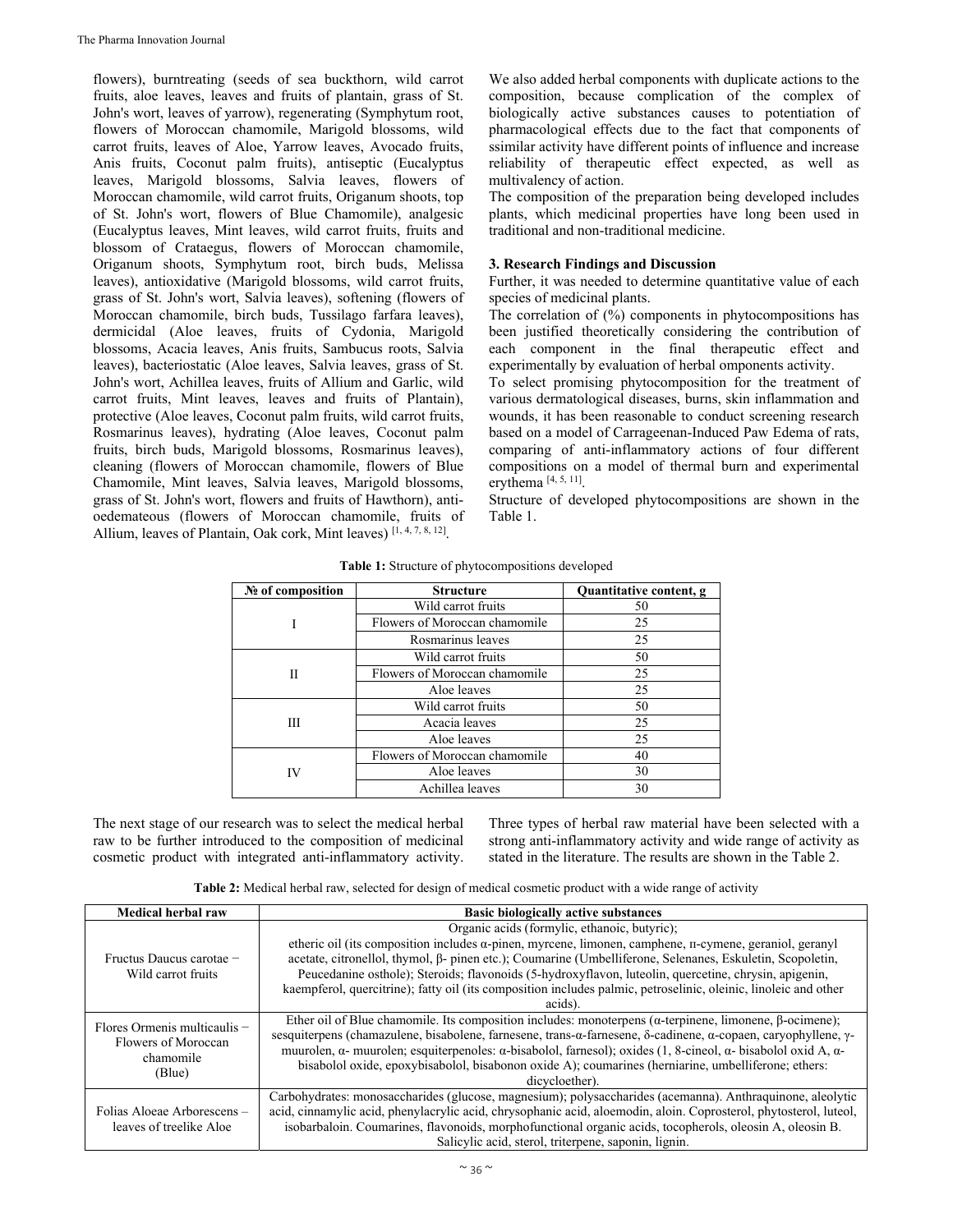After selection optimal medicinal herbal raw, we analyzed biologically active substances which are part of selected MHR,

and studied their chemical composition so that to predict pharmacological activity. The results are shown in the Table. 3.

| Pharmacological activity         | <b>BAS</b>        | <b>MHR</b> which includes BAS |
|----------------------------------|-------------------|-------------------------------|
| 1                                | $\mathbf{2}$      | 3                             |
|                                  | Formylic acid     | Wild carrot seeds             |
|                                  | Peucedanine       | Wild carrot seeds             |
|                                  | Osthole           | Wild carrot seeds             |
|                                  | Scopoletin        | Wild carrot seeds             |
|                                  | Umbelliferone     | Wild carrot seeds,            |
|                                  |                   | Flowers of Moroccan chamomile |
|                                  | Selenanes         | Wild carrot seeds             |
|                                  | Esculetin         | Wild carrot seeds             |
|                                  | Cariofilen        | Flowers of Moroccan chamomile |
|                                  | Limonene          | Wild carrot seeds,            |
| Anti-inflammatory, wound healing |                   | Flowers of Moroccan chamomile |
|                                  | Chamazulene       | Flowers of Moroccan chamomile |
|                                  | Ouercetine        | Wild carrot seeds             |
|                                  | Bisabolene        | Flowers of Moroccan chamomile |
|                                  | Glucose           | Leaves of treelike Aloe       |
|                                  | Anthraquinone     | Leaves of treelike Aloe       |
|                                  | Acemannan         | Leaves of treelike Aloe       |
|                                  | Coprosterol       | Leaves of treelike Aloe       |
|                                  | Sitosterol        | Leaves of treelike Aloe       |
|                                  | Luteol            | Leaves of treelike Aloe       |
| Regenerative                     | <b>Bisabolene</b> | Flowers of Moroccan chamomile |
|                                  | Esculetin         | Wild carrot seeds             |
|                                  | Formylic acid     | Wild carrot seeds             |
| Antiseptic                       | Limonene          | Wild carrot seeds             |
|                                  | Magnesium         | Leaves of treelike Aloe       |
|                                  | Farnesol          | Flowers of Moroccan chamomile |
|                                  | Cineol            | Flowers of Moroccan chamomile |
| Antibacterial, antifungal        | <b>Bisabolene</b> | Flowers of Moroccan chamomile |
|                                  | Formylic acid     | Wild carrot seeds             |
|                                  | Anthraquinone     | Leaves of treelike Aloe       |
| Cleaning                         | Cinnamylic acid   | Leaves of treelike Aloe       |
|                                  | Chrysophanic acid | Leaves of treelike Aloe       |
|                                  | <b>Bisabolene</b> | Flowers of Moroccan chamomile |
|                                  | Farnesol          | Flowers of Moroccan chamomile |
| Antioxidative                    | Formylic acid     | Wild carrot seeds             |
|                                  | Glucose           | Leaves of treelike Aloe       |
|                                  | Anthraquinone     | Leaves of treelike Aloe       |
|                                  | Geraniol          | Wild carrot seeds             |
| Analgesic                        | Acemannan         | Leaves of treelike Aloe       |
|                                  | Isobarbaloin      | Leaves of treelike Aloe       |
|                                  | Chrysophanic acid | Leaves of treelike Aloe       |
|                                  | Palmic acid       | Wild carrot seeds             |
| Softening, hydrating             | Linoleic acid     | Wild carrot seeds             |
|                                  | Glucose           | Leaves of treelike Aloe       |
|                                  |                   |                               |

Table 3: Predicted activity of selected MHR

On the grounds of conducted research, it appears that pharmacological activity of the cream with phytocomposition № 2 (51, 7%) exceeded activity of comparison drug "Panthenol" (41, 7%), phytocomposition № 4 (39, 8%), № 1  $(36, 5\%)$  and phytocomposition  $\mathbb{N}^{\circ}$  3 (40, 5%).

According to the research results, cream with phytocomposition № 2 showed a high anti-inflammatory and antiexudative activity(64, 8%) contrary to the comparison drug (50, 7%) and other phytocompositios (№ 1 - 42, 2%, № 2 – 34, 5%,  $N_2$  3 - 43, 1%).

Thus, based on the data from literature sources, we suggested medicinal herbal raw which can be introduced into the composition of medicinal cosmetic product being developed. Pharmacologically approved that the drug in a cream form will have a high anti-inflammatory, wound healing, burntreating,

regenerating and antioxidant activity. He will also have antibacterial, antifungal, analgesic and soft antiseptic properties. Additionally, the cream will have good skin cleaning, hydrating and damping activity.

# **4. Conclusions**

- 1. Тheoretically and experimentally, by pharmacological screening, the structure of medicinal cosmetic products in a form of cream being developed has been approved, in order to be used for dermatological diseases and skin damages, namely: first degree burns, various skin inflammation and irritations, dermatitis.
- 2. It has been established that the herbal composition  $\mathcal{N}$  2 shows an ability to create anti-inflammatory, wound healing, burntreating, regenerating, softening, analgesic